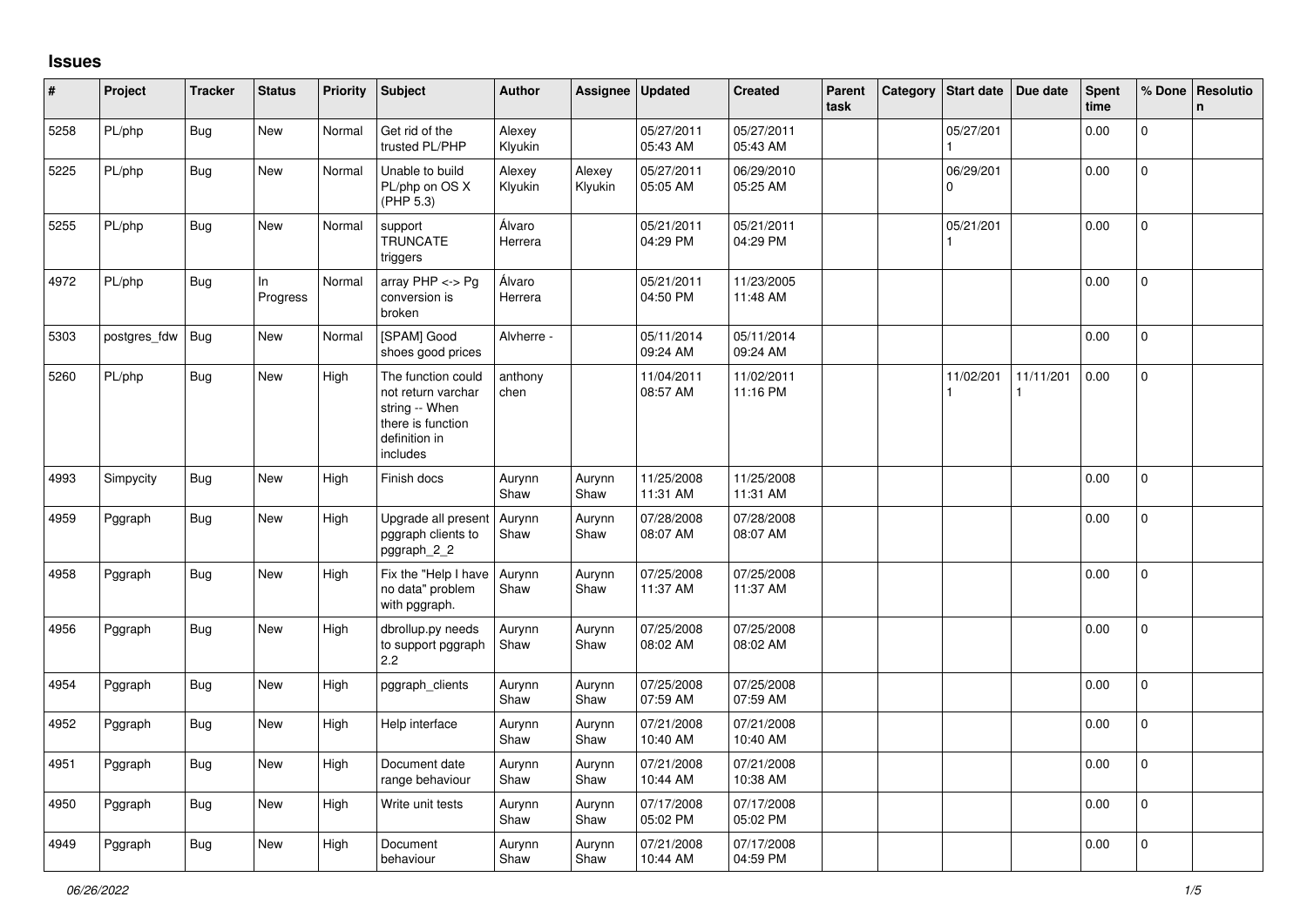| #    | Project             | <b>Tracker</b> | <b>Status</b> | Priority | <b>Subject</b>                                                              | <b>Author</b>          | Assignee       | <b>Updated</b>         | <b>Created</b>         | Parent<br>task | Category | Start date                  | Due date | <b>Spent</b><br>time | % Done         | Resolutio<br>$\mathbf n$ |
|------|---------------------|----------------|---------------|----------|-----------------------------------------------------------------------------|------------------------|----------------|------------------------|------------------------|----------------|----------|-----------------------------|----------|----------------------|----------------|--------------------------|
| 4948 | Pggraph             | <b>Bug</b>     | New           | High     | in pggraph_table,<br>prevent crash if no<br>tables present                  | Aurynn<br>Shaw         | Aurynn<br>Shaw | 07/16/2008<br>09:42 PM | 07/16/2008<br>09:42 PM |                |          |                             |          | 0.00                 | $\mathbf 0$    |                          |
| 4947 | Pggraph             | <b>Bug</b>     | New           | High     | Do testing of data<br>arrays                                                | Aurynn<br>Shaw         | Aurynn<br>Shaw | 07/16/2008<br>09:01 PM | 07/16/2008<br>09:01 PM |                |          |                             |          | 0.00                 | $\Omega$       |                          |
| 4945 | Pggraph             | Bug            | New           | High     | Force all graphs to<br>abort if non-specific<br>data specified              | Aurynn<br>Shaw         | Aurynn<br>Shaw | 07/16/2008<br>10:14 PM | 07/15/2008<br>03:32 PM |                |          |                             |          | 0.00                 | $\mathbf 0$    |                          |
| 4943 | Pggraph             | <b>Bug</b>     | New           | Low      | <b>Future Planning</b><br>and Ideas                                         | Aurynn<br>Shaw         | Aurynn<br>Shaw | 07/16/2008<br>10:14 PM | 07/14/2008<br>11:32 AM |                |          |                             |          | 0.00                 | $\Omega$       |                          |
| 4940 | Pggraph             | <b>Bug</b>     | New           | High     | Remove prefixes                                                             | Aurynn<br>Shaw         | Aurynn<br>Shaw | 07/14/2008<br>11:05 AM | 07/14/2008<br>11:05 AM |                |          |                             |          | 0.00                 | $\overline{0}$ |                          |
| 4937 | Pggraph             | <b>Bug</b>     | New           | High     | Modification of DB<br>Client code for date<br>ranges                        | Aurynn<br>Shaw         | Aurynn<br>Shaw | 07/16/2008<br>10:14 PM | 07/14/2008<br>10:45 AM |                |          |                             |          | 0.00                 | $\overline{0}$ |                          |
| 4936 | Pggraph             | <b>Bug</b>     | New           | High     | Modify averaging<br>functions                                               | Aurynn<br>Shaw         | Aurynn<br>Shaw | 07/14/2008<br>10:12 AM | 07/14/2008<br>10:11 AM |                |          |                             |          | 0.00                 | $\overline{0}$ |                          |
| 4872 | Odbcng              | <b>Bug</b>     | New           | High     | ODBCng +<br><b>UNICODE</b>                                                  | bford -                | bford -        | 04/24/2008<br>08:55 AM | 04/24/2008<br>08:55 AM |                |          |                             |          | 0.00                 | $\Omega$       |                          |
| 5350 | PL/php              | Bug            | New           | Normal   | Fwd: Telcel red                                                             | briana26c -            |                | 11/09/2018<br>09:47 PM | 11/09/2018<br>09:47 PM |                |          |                             |          | 0.00                 | 0              |                          |
| 5349 | PL/php              | <b>Bug</b>     | New           | Normal   | Telcel red                                                                  | briana26c -            |                | 11/04/2018<br>11:06 AM | 11/04/2018<br>11:06 AM |                |          |                             |          | 0.00                 | 0              |                          |
| 4960 | Pggraph             | <b>Bug</b>     | New           | High     | pg error of<br>pggraph_2_2                                                  | Devrim<br>Gunduz       | Aurynn<br>Shaw | 12/30/2008<br>09:09 AM | 12/30/2008<br>09:09 AM |                |          |                             |          | 0.00                 | $\mathbf 0$    |                          |
| 5328 | pitrtools           | <b>Bug</b>     | <b>New</b>    | High     | threaded rsync.py:<br>-delete-excluded<br>causes all files to<br>be deleted | Eric<br>Worden         |                | 01/17/2017<br>10:48 AM | 01/17/2017<br>10:48 AM |                |          | 01/17/201<br>$\overline{7}$ |          | 0.00                 | 0              |                          |
| 5291 | postgres_fdw        | <b>Bug</b>     | New           | Normal   | Great watches at<br>cut-prices                                              | Jkawasaki <sub>`</sub> |                | 04/11/2014<br>07:30 AM | 04/11/2014<br>07:30 AM |                |          |                             |          | 0.00                 | $\Omega$       |                          |
| 5317 | postgres_fdw        | <b>Bug</b>     | <b>New</b>    | Normal   | Jonie Bittenbender                                                          | Jonie<br>Bittenbende   |                | 01/26/2016<br>10:56 PM | 01/26/2016<br>10:56 PM |                |          |                             |          | 0.00                 | $\mathbf{0}$   |                          |
| 5331 | postgresql-sn<br>ap | Bug            | <b>New</b>    | Normal   | PgBackRest                                                                  | Joshua<br><b>Drake</b> |                | 02/10/2017<br>09:56 AM | 02/10/2017<br>09:56 AM |                |          |                             |          | 0.00                 | $\mathbf{0}$   |                          |
| 5316 | postgres_fdw        | <b>Bug</b>     | <b>New</b>    | Normal   | (no subject)                                                                | Julieta<br>Clubb       |                | 01/18/2016<br>04:11 AM | 01/18/2016<br>04:11 AM |                |          |                             |          | 0.00                 | 0              |                          |
| 5345 | postgres_fdw        | Bug            | New           | Normal   | Follow-up                                                                   | Karen<br>Edwards       |                | 11/28/2017<br>03:16 PM | 11/28/2017<br>03:16 PM |                |          |                             |          | 0.00                 | 0              |                          |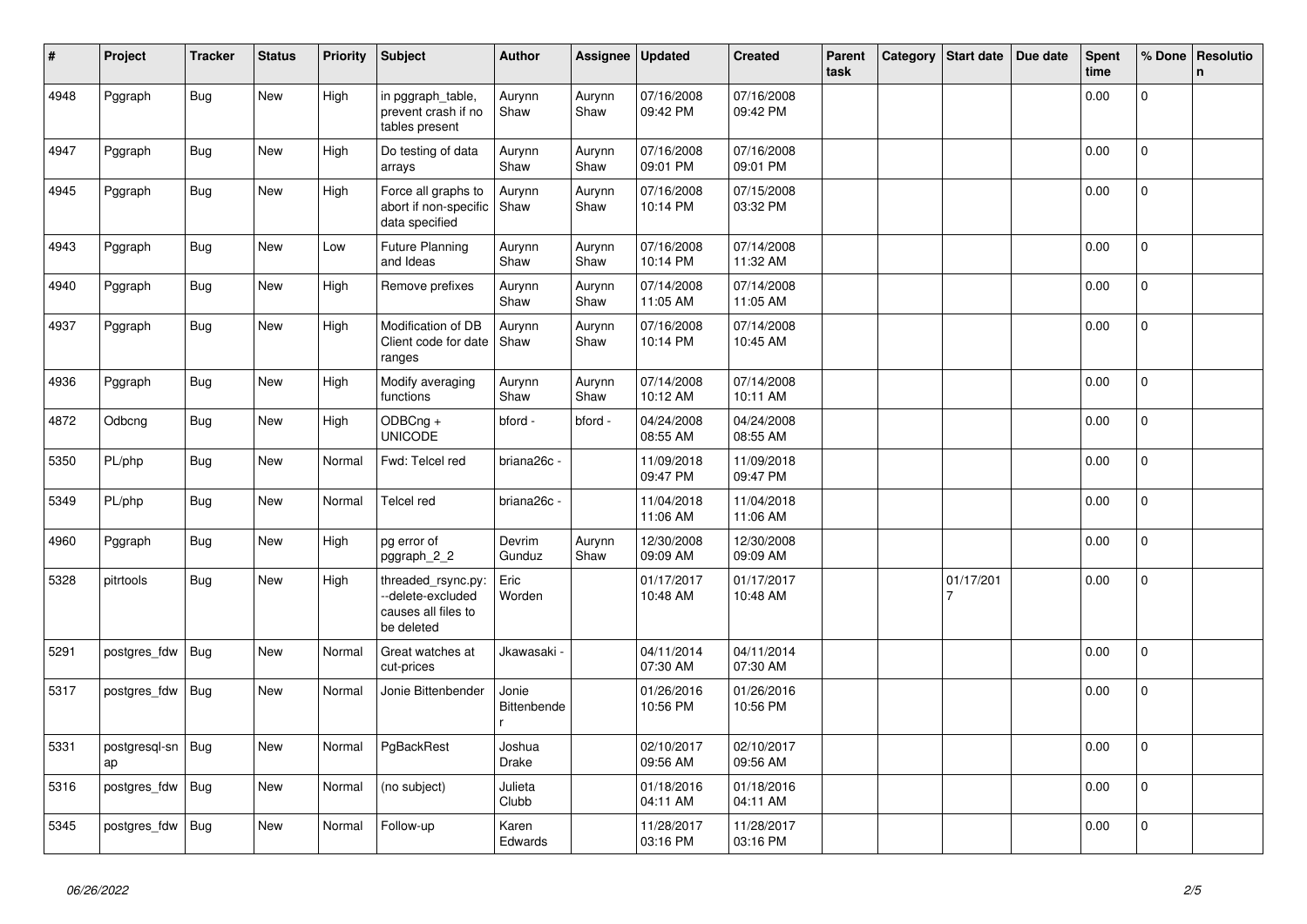| #    | Project      | <b>Tracker</b> | <b>Status</b>  | <b>Priority</b> | Subject                                                        | <b>Author</b>     | Assignee          | <b>Updated</b>         | <b>Created</b>         | Parent<br>task | Category | <b>Start date</b>           | Due date                    | <b>Spent</b><br>time | % Done         | Resolutio<br>n |
|------|--------------|----------------|----------------|-----------------|----------------------------------------------------------------|-------------------|-------------------|------------------------|------------------------|----------------|----------|-----------------------------|-----------------------------|----------------------|----------------|----------------|
| 5312 | postgres_fdw | <b>Bug</b>     | New            | Normal          | AutoDesk Users                                                 | Kina<br>Lawrence  |                   | 03/09/2015<br>07:36 AM | 03/09/2015<br>07:36 AM |                |          |                             |                             | 0.00                 | 0              |                |
| 5000 | Simpycity    | Bug            | New            | Urgent          | <b>Automatic Rollback</b><br>Fix.                              | Lacey<br>Powers   | Aurynn<br>Shaw    | 04/29/2009<br>11:22 AM | 04/29/2009<br>11:22 AM |                |          |                             |                             | 0.00                 | 0              |                |
| 5292 | postgres_fdw | <b>Bug</b>     | New            | Normal          | [SPAM] Good<br>shoes good prices                               | Ladyregina        |                   | 04/11/2014<br>02:06 PM | 04/11/2014<br>02:06 PM |                |          |                             |                             | 0.00                 | $\overline{0}$ |                |
| 5326 | postgres_fdw | Bug            | New            | Normal          | <b>Ubuntu Users</b><br><b>Email List</b>                       | Melony<br>Scheid  |                   | 11/15/2016<br>07:03 AM | 11/15/2016<br>07:03 AM |                |          |                             |                             | 0.00                 | 0              |                |
| 5301 | postgres_fdw | Bug            | <b>New</b>     | Normal          | My husband loves<br>Jacob & Co                                 | Postgres<br>fdw   |                   | 05/08/2014<br>03:17 AM | 05/08/2014<br>03:17 AM |                |          |                             |                             | 0.00                 | $\overline{0}$ |                |
| 5318 | postgres_fdw | Bug            | New            | Normal          | C-Level, VP-Level,<br>Directors and<br><b>Manager Contacts</b> | Tatum Lau         |                   | 06/08/2016<br>07:52 AM | 06/08/2016<br>07:52 AM |                |          |                             |                             | 0.00                 | $\overline{0}$ |                |
| 5265 | pitrtools    | Feature        | New            | Normal          | Avoid the need to<br>manually edit<br>postgresql.conf<br>files | Alexey<br>Klyukin | Alexey<br>Klyukin | 05/22/2013<br>05:40 AM | 09/17/2012<br>04:13 AM |                |          | 09/17/201<br>$\overline{c}$ | 09/30/201<br>$\overline{c}$ | 0.00                 | $\Omega$       |                |
| 5259 | PL/php       | Feature        | New            | Normal          | Add support for<br>anonymous DO<br>blocks.                     | Alexey<br>Klyukin |                   | 05/27/2011<br>05:52 AM | 05/27/2011<br>05:52 AM |                |          | 05/27/201                   |                             | 0.00                 | $\overline{0}$ |                |
| 4979 | PL/php       | Feature        | In<br>Progress | Normal          | Add support for<br>IN/OUT parameters                           | Álvaro<br>Herrera | Alexey<br>Klyukin | 09/14/2011<br>11:21 AM | 12/05/2005<br>07:37 AM |                |          |                             | 09/13/201                   | 0.00                 | $\overline{0}$ |                |
| 4967 | PL/php       | Feature        | In<br>Progress | Normal          | Redesign memory<br>handling                                    | Álvaro<br>Herrera |                   | 05/21/2011<br>04:50 PM | 11/16/2005<br>05:31 PM |                |          |                             |                             | 0.00                 | $\Omega$       |                |
| 4933 | Pggraph      | Feature        | New            | Normal          | Feature requests,<br>pggraph                                   | Aurynn<br>Shaw    | Aurynn<br>Shaw    | 03/12/2008<br>12:44 PM | 03/12/2008<br>12:44 PM |                |          |                             |                             | 0.00                 | $\overline{0}$ |                |
| 4932 | Pggraph      | Feature        | New            | Normal          | Have pggraph<br>directly access Wiki<br>passwords              | Aurynn<br>Shaw    | Aurynn<br>Shaw    | 12/31/2007<br>10:28 AM | 12/31/2007<br>10:28 AM |                |          |                             |                             | 0.00                 | 0              |                |
| 4984 | PL/php       | Feature        | In<br>Progress | Normal          | Composite Type<br>Argument as table                            | bford -           |                   | 05/21/2011<br>04:50 PM | 12/15/2005<br>03:38 AM |                |          |                             |                             | 0.00                 | $\overline{0}$ |                |
| 4926 | Pggraph      | Feature        | New            | Normal          | insert/update/delete                                           | bford -           | Aurynn<br>Shaw    | 12/26/2007<br>12:26 PM | 08/20/2007<br>04:15 PM |                |          |                             |                             | 0.00                 | 0              |                |
| 4914 | Pggraph      | Feature        | In<br>Progress | Normal          | customer feedback                                              | bford -           | Aurynn<br>Shaw    | 08/20/2007<br>02:37 PM | 03/19/2007<br>08:54 PM |                |          |                             |                             | 0.00                 | $\mathbf 0$    |                |
| 4908 | Pggraph      | Feature        | In<br>Progress | Normal          | Table statistics<br>tablename                                  | bford -           | Aurynn<br>Shaw    | 08/20/2007<br>02:35 PM | 01/07/2007<br>07:26 PM |                |          |                             |                             | 0.00                 | 0              |                |
| 4901 | Pggraph      | Feature        | New            | High            | pggraph_table<br>doesn't list tables                           | bford -           | Aurynn<br>Shaw    | 12/30/2008<br>01:56 PM | 12/29/2006<br>05:18 PM |                |          |                             |                             | 0.00                 | $\mathbf{0}$   |                |
| 4873 | Odbcng       | Feature        | New            | High            | Win64 version                                                  | bford -           | bford -           | 07/23/2008<br>02:21 AM | 07/23/2008<br>02:21 AM |                |          |                             |                             | 0.00                 | $\mathbf 0$    |                |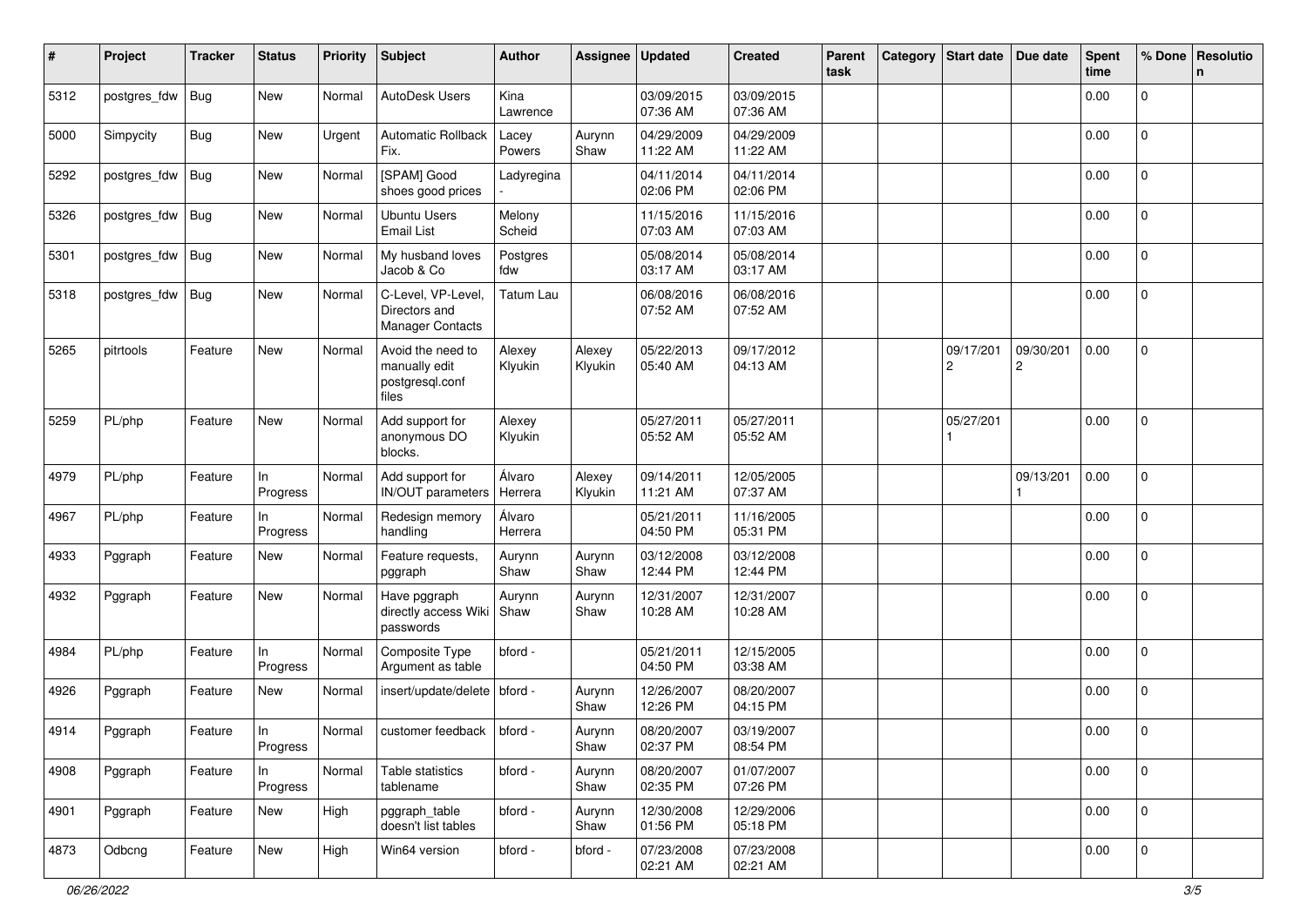| #    | Project                    | <b>Tracker</b> | <b>Status</b>     | <b>Priority</b> | <b>Subject</b>                                                    | <b>Author</b>                   | Assignee          | <b>Updated</b>         | <b>Created</b>         | Parent<br>task | Category | Start date   Due date       |                             | <b>Spent</b><br>time | % Done         | Resolutio<br>n |
|------|----------------------------|----------------|-------------------|-----------------|-------------------------------------------------------------------|---------------------------------|-------------------|------------------------|------------------------|----------------|----------|-----------------------------|-----------------------------|----------------------|----------------|----------------|
| 4868 | Odbcng                     | Feature        | New               | High            | Test environment                                                  | bford -                         | bford -           | 11/28/2007<br>02:22 PM | 11/27/2007<br>08:48 PM |                |          |                             |                             | 0.00                 | 0              |                |
| 4866 | Odbcng                     | Feature        | New               | High            | please post test<br>cases                                         | bford -                         | bford -           | 11/16/2007<br>08:21 PM | 11/16/2007<br>08:21 PM |                |          |                             |                             | 0.00                 | 0              |                |
| 4925 | Pggraph                    | Feature        | New               | Normal          | Allow graphing<br>specific intervals                              | Darcy<br>Buskermole<br>n        | Aurynn<br>Shaw    | 10/16/2007<br>10:28 AM | 07/03/2007<br>08:28 AM |                |          |                             |                             | 0.00                 | 0              |                |
| 4915 | Pggraph                    | Feature        | In<br>Progress    | Normal          | insert_time should<br>be timestamptz                              | Darcy<br>Buskermole<br>n        | Aurynn<br>Shaw    | 10/16/2007<br>09:45 AM | 03/21/2007<br>06:35 AM |                |          |                             |                             | 0.00                 | 0              |                |
| 4890 | Pggraph                    | Feature        | In<br>Progress    | Normal          | new report(s)                                                     | Darcy<br><b>Buskermole</b><br>n | Aurynn<br>Shaw    | 10/16/2007<br>10:20 AM | 09/25/2006<br>10:36 PM |                |          |                             |                             | 0.00                 | 0              |                |
| 4931 | Pggraph                    | Feature        | New               | Normal          | Develop a nagios<br>plugin for pggraph<br>checks                  | Devrim<br>Gunduz                | Aurynn<br>Shaw    | 12/18/2007<br>07:24 PM | 12/18/2007<br>07:24 PM |                |          |                             |                             | 0.00                 | $\overline{0}$ |                |
| 5327 | postgresql-sn<br>ap        | Feature        | In<br>Progress    | Normal          | New snap<br>packages to be<br>created                             | Joshua<br>Drake                 | Ivan<br>Lezhnjov  | 12/13/2016<br>08:36 AM | 12/09/2016<br>07:11 AM |                |          | 12/09/201<br>6              |                             | 0.00                 | 40             |                |
| 5306 | pitrtools                  | Feature        | Feedback   Normal |                 | Reimplementation<br>of queue                                      | Joshua A.<br>Drake              | Joshua<br>Drake   | 11/13/2014<br>10:12 AM | 05/13/2014<br>12:58 PM |                |          | 05/13/201                   |                             | 0.00                 | $\overline{0}$ |                |
| 5315 | pitrtools                  | Feature        | New               | Normal          | cmd_standby: Data<br>Directory vs.<br>Configuration<br>Directory? | Michael<br>Vitale               | Michael<br>Vitale | 05/14/2015<br>03:57 PM | 05/14/2015<br>03:57 PM |                |          | 05/14/201<br>5              |                             | 0.00                 | 0              |                |
| 5236 | PL/php                     | Feature        | New               | Normal          | pg_raise to PHP<br>Object                                         | Moisés P.<br>Sena               |                   | 07/29/2010<br>11:08 AM | 07/29/2010<br>11:07 AM |                |          | 07/29/201<br><sup>0</sup>   |                             | 0.00                 | $\mathbf 0$    |                |
| 5235 | PL/php                     | Feature        | New               | Normal          | SPI Object and not<br>function                                    | Moisés P.<br>Sena               |                   | 07/29/2010<br>10:48 AM | 07/29/2010<br>10:48 AM |                |          | 07/29/201<br>0              |                             | 0.00                 | $\overline{0}$ |                |
| 5257 | postgres.js                | Support        | New               | Normal          | method to catch<br>error on<br>connection?                        | Rick<br>Harding                 |                   | 05/26/2011<br>09:15 AM | 05/26/2011<br>09:15 AM |                |          | 05/26/201                   |                             | 0.00                 | $\mathbf 0$    |                |
| 5340 | postgresql-sn<br>ap        | Task           | New               | Normal          | Change package<br>name                                            | Ivan<br>Lezhnjov                | Ivan<br>Lezhnjov  | 08/02/2017<br>11:44 PM | 08/02/2017<br>11:44 PM |                |          | 08/02/201                   | 08/04/201                   | 0.00                 | $\mathbf 0$    |                |
| 5339 | postgresql-sn Task<br>ap   |                | New               | Normal          | Explore tracks<br>feature                                         | Ivan<br>Lezhnjov                | Ivan<br>Lezhnjov  | 06/09/2017<br>03:47 AM | 06/09/2017<br>03:47 AM |                |          | 06/09/201<br>$\overline{7}$ | 06/16/201<br>7              | 0.00                 | 0              |                |
| 5321 | postgresql-sn   Task<br>ap |                | New               | Normal          | Make postgres a<br>systemd daemon                                 | Ivan<br>Lezhnjov                |                   | 10/28/2016<br>06:34 AM | 10/28/2016<br>06:34 AM |                |          | 10/28/201<br>6              |                             | 0.00                 | $\mathbf{0}$   |                |
| 5263 | pitrtools                  | Discussio<br>n | New               | Normal          | PITRTools ini<br>configuration files<br>are too complex           | Alexey<br>Klyukin               | Alexey<br>Klyukin | 05/22/2013<br>05:41 AM | 09/17/2012<br>04:03 AM |                |          | 09/17/201<br>$\overline{c}$ | 09/30/201<br>$\overline{c}$ | 0.00                 | $\mathbf{0}$   |                |